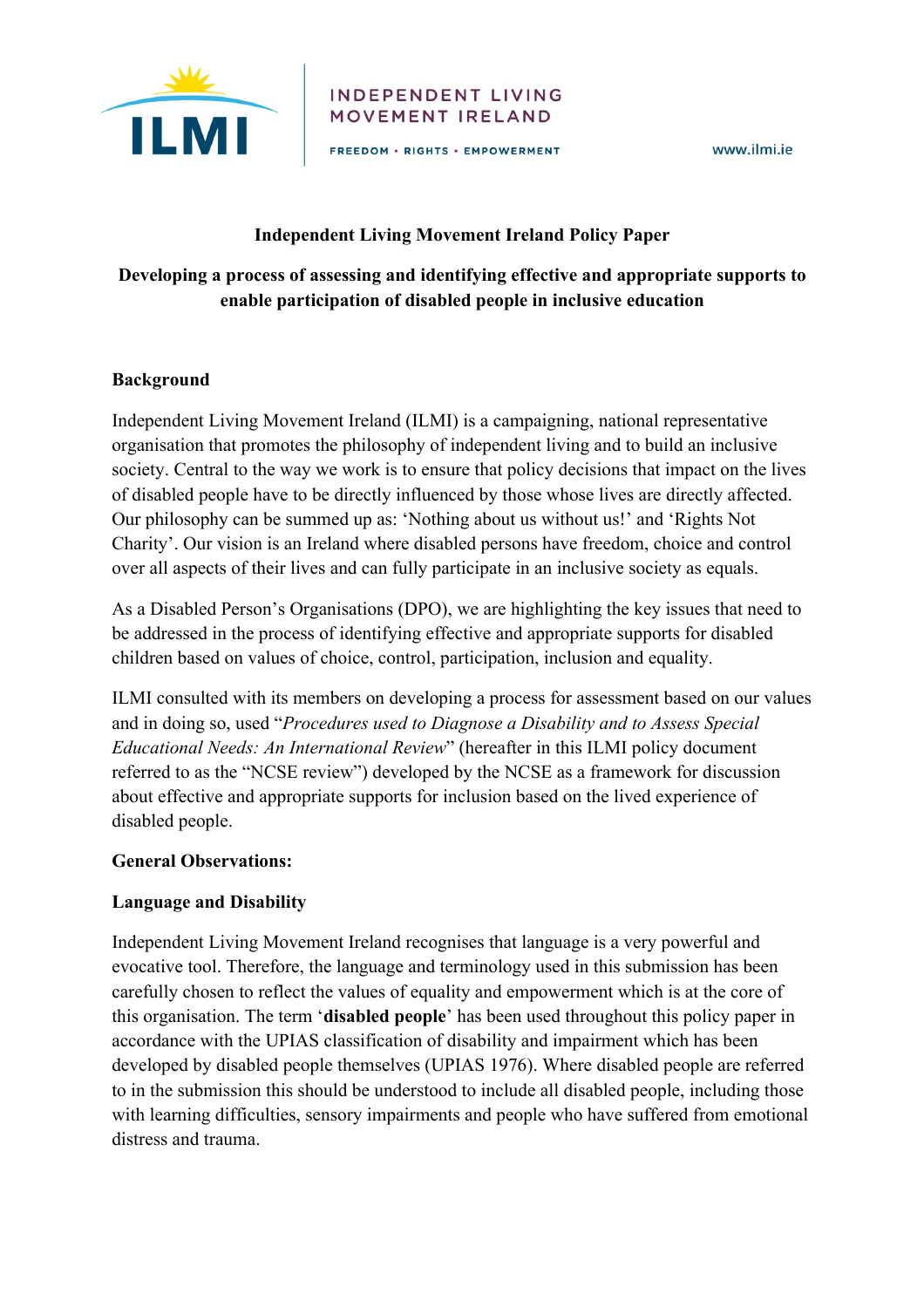## **The Social Model of Disability and developing process of assessing and identifying effective and appropriate supports to enable participation of disabled people in inclusive education**

ILMI recognise the importance of developing an overall framework to guide policy development. In the NCSE review the importance of having such a model that informs "all participants in the system – politicians, administrators, professionals and parents" to ensure that all are "aware of and understand this perspective". The NCSE reviews sees the use of a coherent model as vital and that the model "should be explicit, and policy should be seen to link with the model in a coherent and transparent way".

The NCSE review recommended that policy "should be explicitly informed by an interactionist/ecological model (also referred to as a biopsychosocial model)". ILMI as a DPO rejects the biopsychosocial model as an impairment-based medical model of disability. Any process to really promote inclusion of disabled people must be based on the social model of disability.

The social model of disability says that disability is caused by the way society is organised, rather than by a person's impairment or difference. It is based on concepts of rights, dignity, autonomy and equality.

The social model of disability looks at ways of removing barriers that restrict life choices for disabled people. When barriers are removed, disabled people can be independent and equal in society, with choice and control over their own lives. Barriers are not just physical. Attitudes found in society, based on prejudice or stereotypes (also called disablism), also disable people from having equal opportunities to be part of society. Disabled people developed the social model of disability because the traditional medical model did not explain their personal experience of disability or help to develop more inclusive ways of living.

The social model of disability informs key International Conventions such as the UN Convention of the Rights of People with Disabilities (UNCRPD) and is in contrast to the Medical / Charity Model of disability. This model individualises disability and promotes the idea that people are disabled by their impairments or differences. The medical model looks at what is 'wrong' with the person and not what the person needs. It creates low expectations and leads to people losing independence, choice and control in their own lives. The medical / charity model never recognises the rights of disabled people and assumes that disabled people need to be "looked after" or "cared for". The medical / charity model has professionals make decisions for disabled people.

It is vital that any process of assessing effective and appropriate supports for disabled students needs to be based on the social model of disability to ensure that disabled students rights are realised in education.

### **Remove references to "Special Education Needs" and talk about Disabled Students**

Recognising the impact of language to reinforce outdated models, ILMI calls for the removal of references to "special education" or "special education needs". This term is very much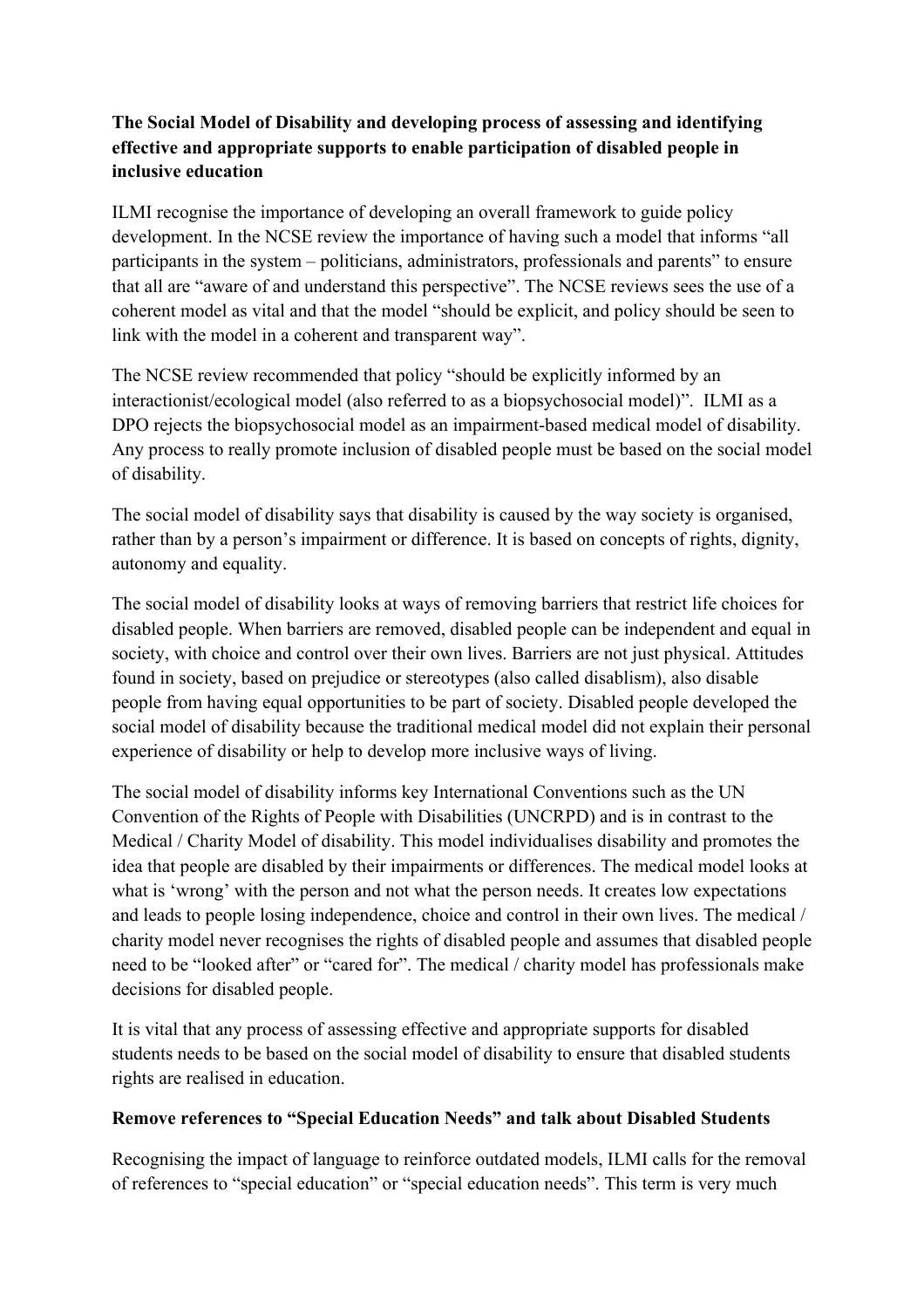based on a paternalistic medical / charity view of disabled people and is not based on the social model or principles of the UNCRPD. Disabled children, disabled adults and the needs of disabled people need to be highlighted in the assessment, not "special education needs". ILMI calls for the adoption of the term "effective and appropriate supports to enable participation of disabled people in inclusive education" to refer to the process for assessment.

### **Ensure that disabled students are central to any assessment process**

Point seven of the NCSE review recommends that "that parents and the students themselves should be actively involved in the assessment of the student's special educational needs and that they should actively contribute to the development of interventions".

In developing a process of a new rights-based assessment process, disabled students themselves need to be recognised as central to the process and given primacy in any recommendations, separate from parents.

Supportive parents who have high expectations for their children often are key drivers for the progress and educational attainment of disabled students. However, in some instances parents who are unwittingly embedded in a medical view of disability will focus on "care", "protection" and medical interventions as opposed to looking at their children fulfilling their potential as equals in an inclusive education system.

Given the prevalence of the medical / charity view in Irish society, we need to create ways for disabled students to be confident to express their desires for the future. It is vital that young disabled students can engage in discussions with disabled people from DPOs to build their capacity so that they can discuss how they can shape the process of assessment so they identify what (if any) effective and appropriate supports they want to participate in inclusive education.

### **Recruit Disabled People as Professionals within the Education System**

In developing process of assessing and identifying effective and appropriate supports, it is vital that disabled people are part of the process as experts by lived experience to contribute alongside. Too often discussions about disabled students and disabled people generally are conducted by "professionals" who disempower disabled people by making decisions on their behalf, based on limited aspirations for disabled people.

Central to ensuring that disabled students have the confidence to direct any assessment process is to employ disabled advocates within the education system. Disabled professionals will bring the lived experience and will be able to provide peer support to young disabled students in identifying the effective and appropriate supports, and will provide a balance from the interventions of non-disabled professionals (OTs, NEPs, SENOs and so on) who may still be operating from a medical / charity view of disability and tend towards making decisions "for" the disabled student.